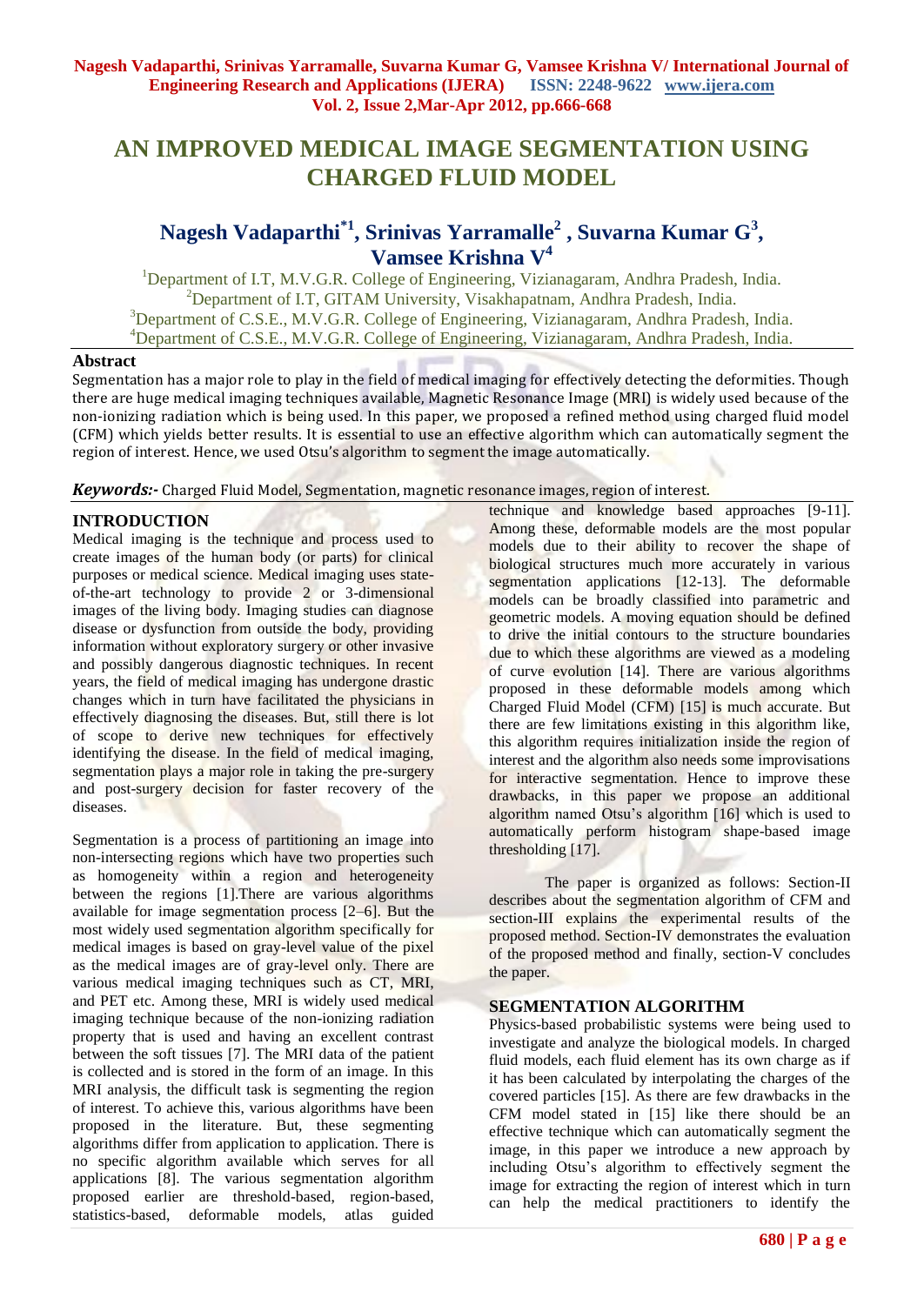# **Nagesh Vadaparthi\*1, Srinivas Yarramalle<sup>2</sup> , Suvarna Kumar G<sup>3</sup> , Vamsee Krishna V/ International Journal of Engineering Research and Applications (IJERA) ISSN: 2248-9622 www.ijera.com Vol. 2, Issue 2,Mar-Apr 2012, pp.680-682**

deformity and its density for pre-surgery and post-surgery treatment. In this technique, the Otsu is used to automatically perform the histogram shape-based image thresholding. The advantage of using Otsu algorithm is that, the set of thresholds is selected automatically and stably based on integration of the histogram. The segmentation of the medical image involves 3 algorithms which are demonstrated below and the numbers specified in the brackets refer to the equations derived in paper [15].

#### **Algorithm 1:** Charged fluid (Ref.-15)

- 1) parameter setting of in  $(11)^*$
- 2) image potential computation using  $(11)^{*}$

\_\_\_\_\_\_\_\_\_\_\_\_\_\_\_\_\_\_\_\_\_\_\_\_\_\_\_\_\_\_\_\_\_\_\_\_\_\_

\_\_\_\_\_\_\_\_\_\_\_\_\_\_\_\_\_\_\_\_\_\_\_\_\_\_\_\_\_\_\_\_\_\_\_\_\_\_

#### 3) **repeat**(i)

a) uniform charge distribution over fluid elements

# b) **repeat**(j)

- **Algorithm 2**
- c) **until**(j) electrostatic equilibrium is achieved by setting in  $(10)*$

d) 1–pixel-wide front construction using the boundary element detection method e) **Algorithm 3**

f) mean potential computation and charge normalization using (5)\*

4) **until**(i) no deformation in the charged fluid shape 5) **Algorithm 4** for extracting the region of interest

**Algorithm 2**: Charge distribution procedure (Ref.-15)  $\frac{1}{2}$  ,  $\frac{1}{2}$  ,  $\frac{1}{2}$  ,  $\frac{1}{2}$  ,  $\frac{1}{2}$  ,  $\frac{1}{2}$  ,  $\frac{1}{2}$  ,  $\frac{1}{2}$  ,  $\frac{1}{2}$  ,  $\frac{1}{2}$ 

 $\mathcal{L}=\{1,2,3,4,4,5,6,6,6,8,9\}$ 

1) forward FFT computation of the charge array based upon  $(16)^*$ 

2) inverse FFT computation of the potential array based upon  $(17)^*$ 

3) electric field computation using  $(7)^*$ 

4) advance distance computation using  $(9)^*$ 

5) charge density computation using the SUDS based upon  $(15)^*$ 

**Algorithm 3**: Front deformation procedure (Ref.-15) \_\_\_\_\_\_\_\_\_\_\_\_\_\_\_\_\_\_\_\_\_\_\_\_\_\_\_\_\_\_\_\_\_\_\_\_\_\_\_\_\_\_\_\_

\_\_\_\_\_\_\_\_\_\_\_\_\_\_\_\_\_\_\_\_\_\_\_\_\_\_\_\_\_\_\_\_\_\_\_\_\_\_\_\_\_\_\_\_

- 1) mean electric field compensation using (18)\*
- 2) effective field computation using  $(12)^*$

3) 2–pixel-wide interface localization based upon Fig. 6 in [15]

\**indicates the equations used from reference paper [15].*

\_\_\_\_\_\_\_\_\_\_\_\_\_\_\_\_\_\_\_\_\_\_\_\_\_\_\_\_\_\_\_\_\_\_\_\_\_\_\_\_\_\_

**Algorithm 4:** Extraction of region of interest

1) Compute histogram and probabilities of each intensity level

\_\_\_\_\_\_\_\_\_\_\_\_\_\_\_\_\_\_\_\_\_\_\_\_\_\_\_\_\_\_\_\_\_\_\_\_\_\_\_\_\_\_\_\_\_

2) Set up initial  $\omega_i(0)$  and  $\mu_i(0)$ .

3) Step through all possible thresholds maximum intensity

- 1. Update  $ω_i$  and  $μ_i$
- 2. Compute  $\sigma_b^2(t)$
- 4) Desired threshold corresponds to the maximum  $\sigma_b^2(t)$

## **RESULTS & DISCUSSION**

The experimentation of the proposed algorithm has been implemented on various images of brain and breast. All the algorithms have been implemented on a personal computer with CPU of Core i3 Processor 2.4GHz using MATLAB. In order to carry out the proposed work, we have considered the data sets of the brain images from brainweb images [18]. The advantages of using the brainweb database are that the comparision can be made available using the ground truth for the tissue classes (CSF, WM and GM) from which the digital phantom were created [19].

The original images are shown in Figure 1(a) breast image and 1(b) brain image having deformities. The output results are shown in figure 2(a) Breast image and 2(b) Brain image after segmenting and extracting the region of interest.



a) Breast Image b) Brain Image Figure 1: Original images having deformities



a) Breast Image b) Brain Image Figure 2: Output images having showing deformities